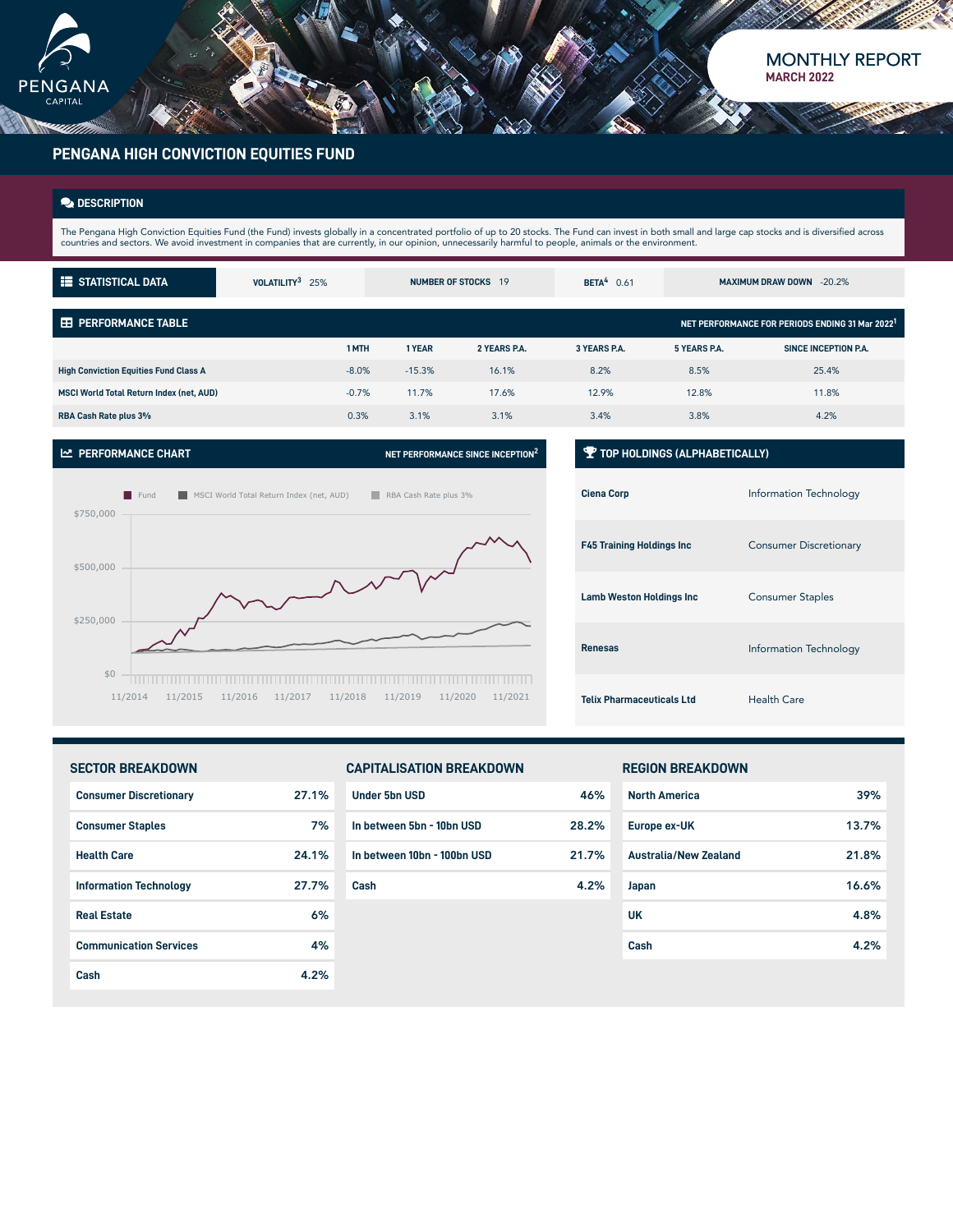# **RUSSIA'S INVASION OF UKRAINE CONTINUE TO ROIL MARKETS**

# **COMMENTARY**

The fund fell 8% in March as the Russian invasion of Ukraine continue to roil markets.

March was a tough month for the strategy as some of our largest holdings were hard hit by the market, but it wasn't all bad news.

Australian radiotherapy producer Telix fell 15% after the FDA approved Novartis' radiotherapy drug Pluvicto for the treatment of prostate cancer. This approval was expected, however they also approved a companion diagnostic called Locametz which competes with Telix' lead product Illucix. This clearly disappointed the market as it was not expected until year end. We view the share price fall as an overreaction and took the opportunity to buy back the Telix shares which we sold at higher prices last year. We are not overly concerned by Novartis' entry into the prostate diagnostic market as Novartis sales force is very much focused on oncologists whereas Telix targets the larger urologist population. In addition, Telix' major distributors in the US have strong financial incentives to market and sell Telix' product and finally Telix has a pipeline of additional products which these distributors can sell in future which Novartis does not. Illucix, the company's first product, a diagnostic for prostate cancer with an addressable market of AUD\$1.5-\$2bn commenced selling in early April. We expect a rapid ramp of sales over coming quarters which we believe will drive the shares higher. The company has a market value of AUD\$1.4bn and \$200mln of cash. We expect AUD\$200mln-\$300mln in revenue in CY2023. A second product, a diagnostic for Renal cancer should be approved in 2023 and boost growth in 2024.

US listed gym franchise F45 and Australian listed Ardent Leisure which owns US amusement centres were down 33% and 16% respectively on little news. We continue to like the companies as they share three powerful value creation drivers. First, both have well-funded new store openings (for F45 see the figure below). Secondly, there is strong demand for their products with F45 ranked tenth on website Entrepreneurs fastest growing franchises award (https://www.entrepreneur.com/franchises/fastestgrowing) whilst Ardent has experienced phenomenal like for like growth as the concept has been reinvigorated under new management. Thirdly, both demonstrate exceptional return on capital metrics, and growth potential yet trade at a discount to peers with lower growth and returns. These two stocks generated significant outperformance in February, but this reversed in March with share prices returning to around our entry point which we struggle to reconcile with peer outperformance over this period. F45 is trading on 10x 2023 PE with no debt which seems cheap relative to its growth profile.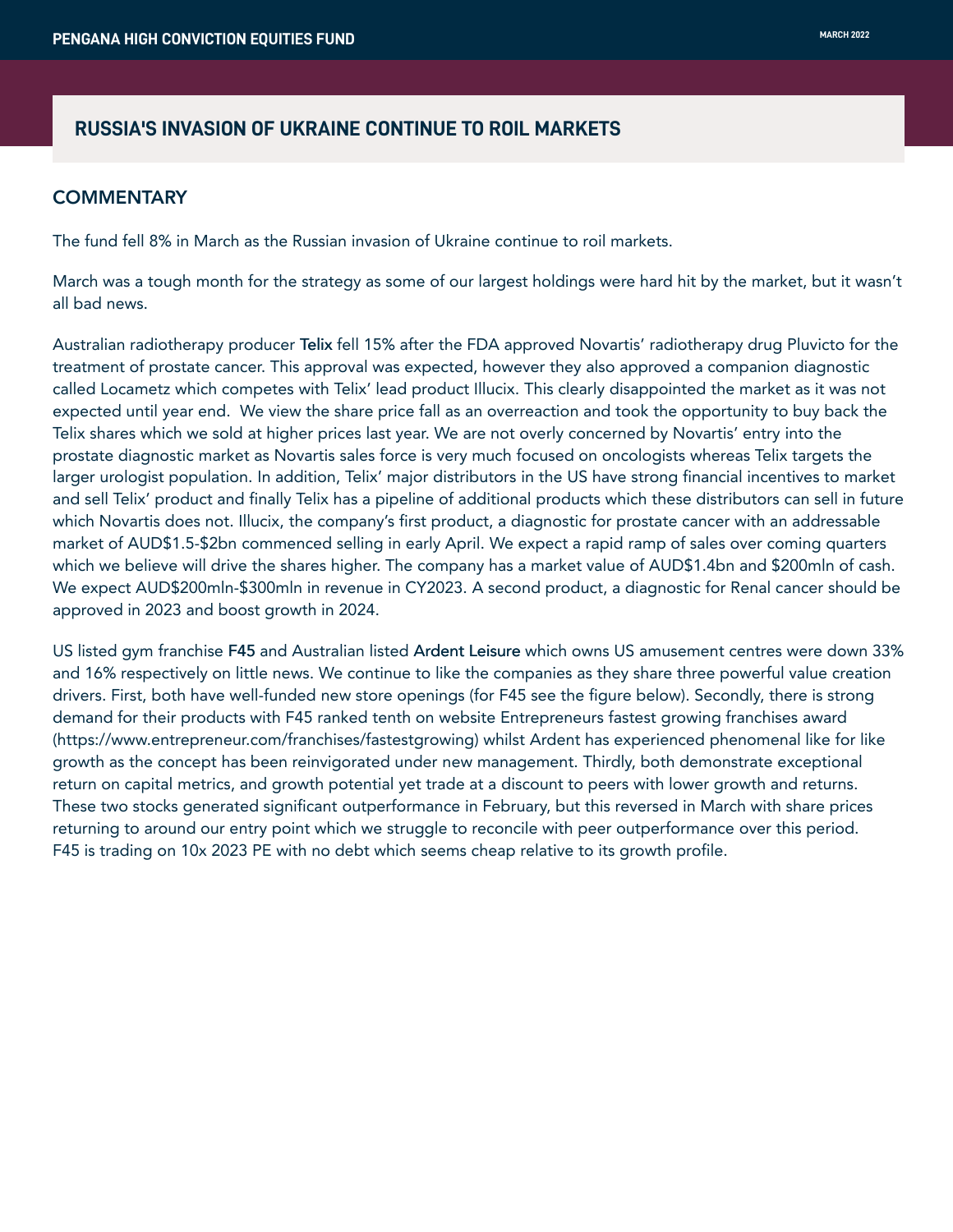#### Fig 2 F45's open studio footprint by region at year-end



On the brighter side, also on the basis of little news, the Norwegian bladder cancer diagnostic producer Photocure rose 14% although we expect strong upcoming results as cancer diagnostic procedures increase following the covid epidemic.

Australian immuno-oncology drug developer Immutep rose 11% after reporting a small study of late-stage lung cancer patients who had failed other treatments. The company will also release data on early-stage lung cancer patients at the world's largest cancer conference ASCO in the USA in June with abstracts released in late May. It continues enrolling its Phase 2b study in Head and Neck cancer which could be used to register Efti if the results are strong, where the company has fast track approval from the FDA with interim results expected later this year and final results in mid-2023. At the time of writing Immutep has a market value of \$300mln with cash of \$100mln which we think is highly attractive given deals for early-stage immunotherapy assets are generally in the USD2-5bn range.